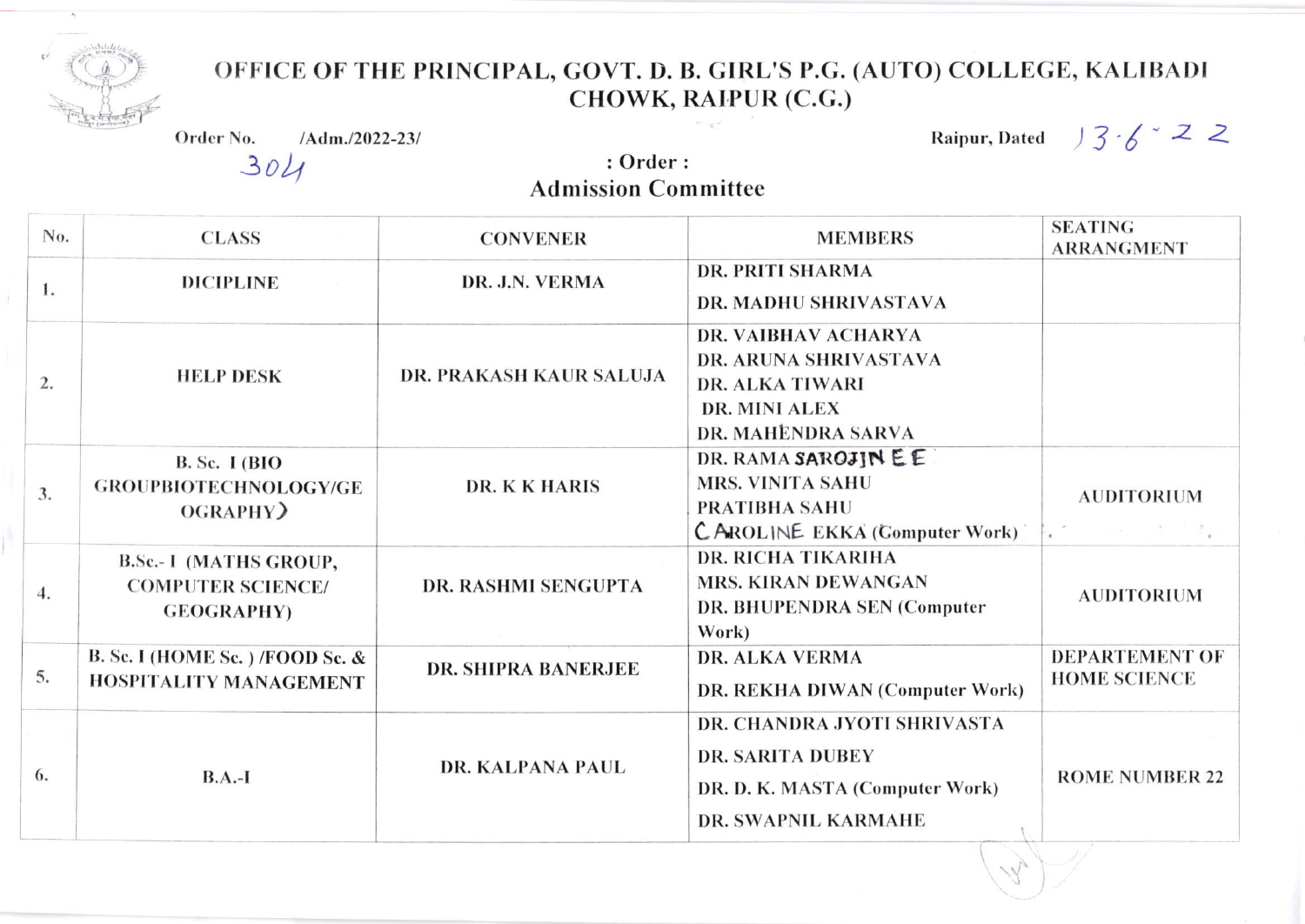|     | <b>B.COM-I</b>            | <b>DR. RITU MARVAH</b>                     | DR. KALPANA MISHRA                                      |                      |
|-----|---------------------------|--------------------------------------------|---------------------------------------------------------|----------------------|
| 7.  |                           |                                            | <b>MRS. KAVITA THAKUR (Computer</b>                     | <b>ROME NUMBER 1</b> |
|     |                           |                                            | Work)                                                   |                      |
| 8.  | $B.A.-II$                 | DR. KALYAN RAVI<br><b>DR. RICHA SHARMA</b> | <b>DR. PREMLATA TIWARI</b><br><b>DR. KALPANA LAMBEY</b> | <b>AUDITORIUM</b>    |
|     |                           |                                            | DR. UJJAWALA SINGH                                      | <b>AUDITORIUM</b>    |
| 9.  | $B.A.-III$                |                                            | DR. GAUTAMI BHATPAHRI                                   |                      |
|     | $B.SC. -H$                | <b>DR. MAYA SHEDPURE</b>                   | <b>DR. RAGINEE PANDAY</b>                               | <b>AUDITORIUM</b>    |
| 10. |                           |                                            | <b>SMT. PRIYA DEWANGAN</b>                              |                      |
|     |                           | <b>DR. DEEPA SHRIVASTAVA</b>               | DR. B. M. LAL                                           | <b>AUDITORIUM</b>    |
| 11. | $B.SC.-III$               |                                            | <b>DR. NEETU HARMUKH</b>                                |                      |
| 12. | B.SC. - II, III (H. SC.)  | <b>DR. NANDA GURUWARA</b>                  | <b>DR ANUBHA JHA</b>                                    | <b>AUDITORIUM</b>    |
|     |                           |                                            | <b>SMT. HEMLATA SAHU</b>                                |                      |
| 13. | <b>B.COM.-II</b>          | DR. ANITA DIXIT                            | DR. UMA GUPTA                                           | <b>AUDITORIUM</b>    |
| 14. | <b>B.COM.-III</b>         | DR. MANISHA MAHAPATRA                      | <b>DR. RASHMI DUBEY</b>                                 | <b>AUDITORIUM</b>    |
| 15. | <b>M.SC. CHEMESTRY</b>    | DR. MANISHA MISHRA                         |                                                         | <b>DEPARTMENT</b>    |
| 16. | <b>M.SC. ZOOLOGY</b>      | <b>DR. AJIT HUNDAIT</b>                    |                                                         | <b>DEPARTMENT</b>    |
| 17. | <b>M.SC. BOTANY</b>       | DR. J.N. VERMA                             |                                                         | <b>DEPARTMENT</b>    |
| 18. | <b>M.SC. HOME SCIENCE</b> | DR. RASHMI MINJ                            |                                                         | <b>DEPARTMENT</b>    |
| 19. | <b>M.SC. PHYSICS</b>      | DR. M.L. VERMA                             |                                                         | <b>DEPARTMENT</b>    |
| 20. | <b>M.SC. MATHEMETICS</b>  | DR. MADHU SHRIVASTAVA                      |                                                         | <b>DEPARTMENT</b>    |
|     |                           |                                            |                                                         |                      |